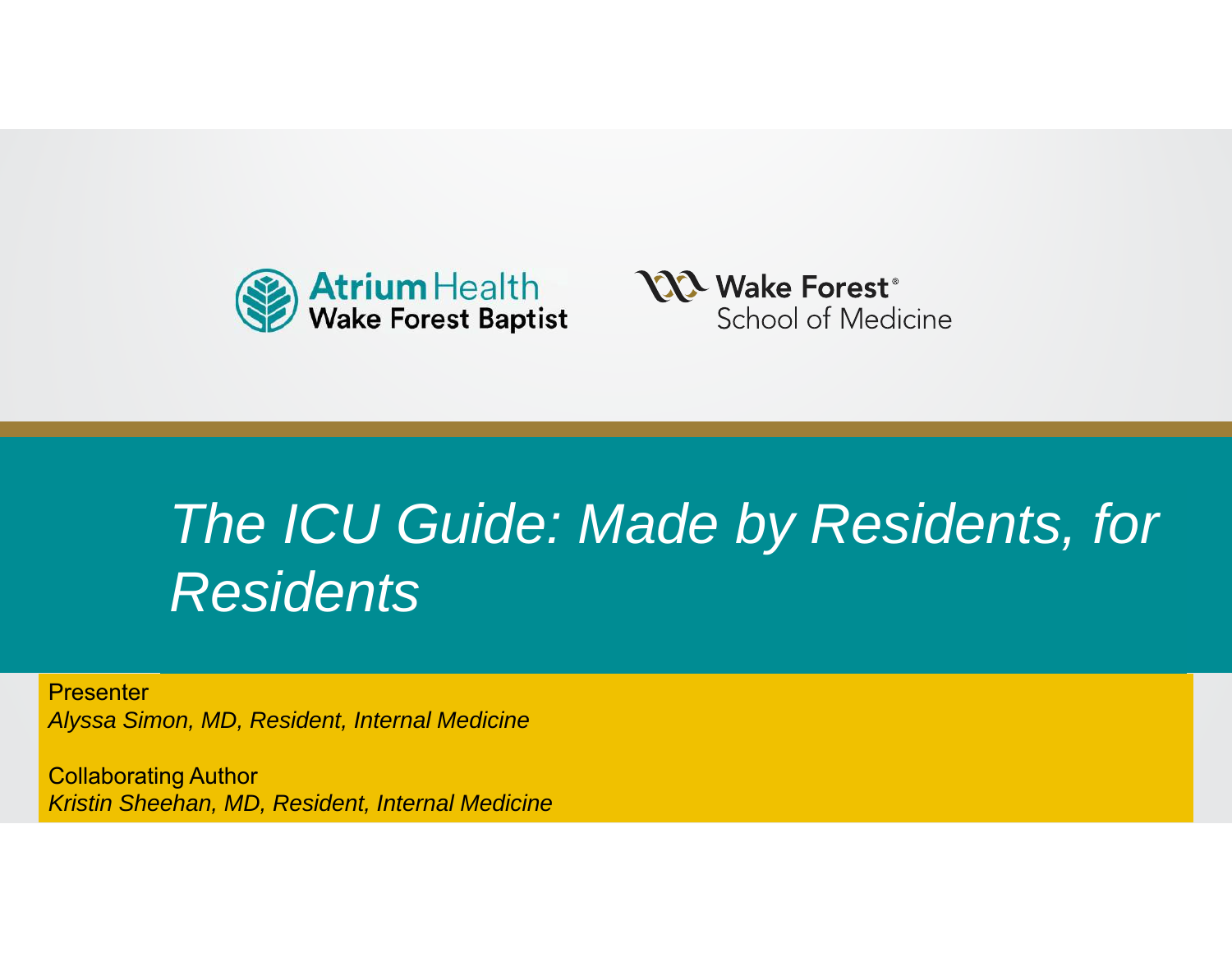# Problem Statement

• *Problem statement: Educational curriculum regarding mechanical ventilation, vasopressor use, and sedation administration is not currently well established within our residency program.*



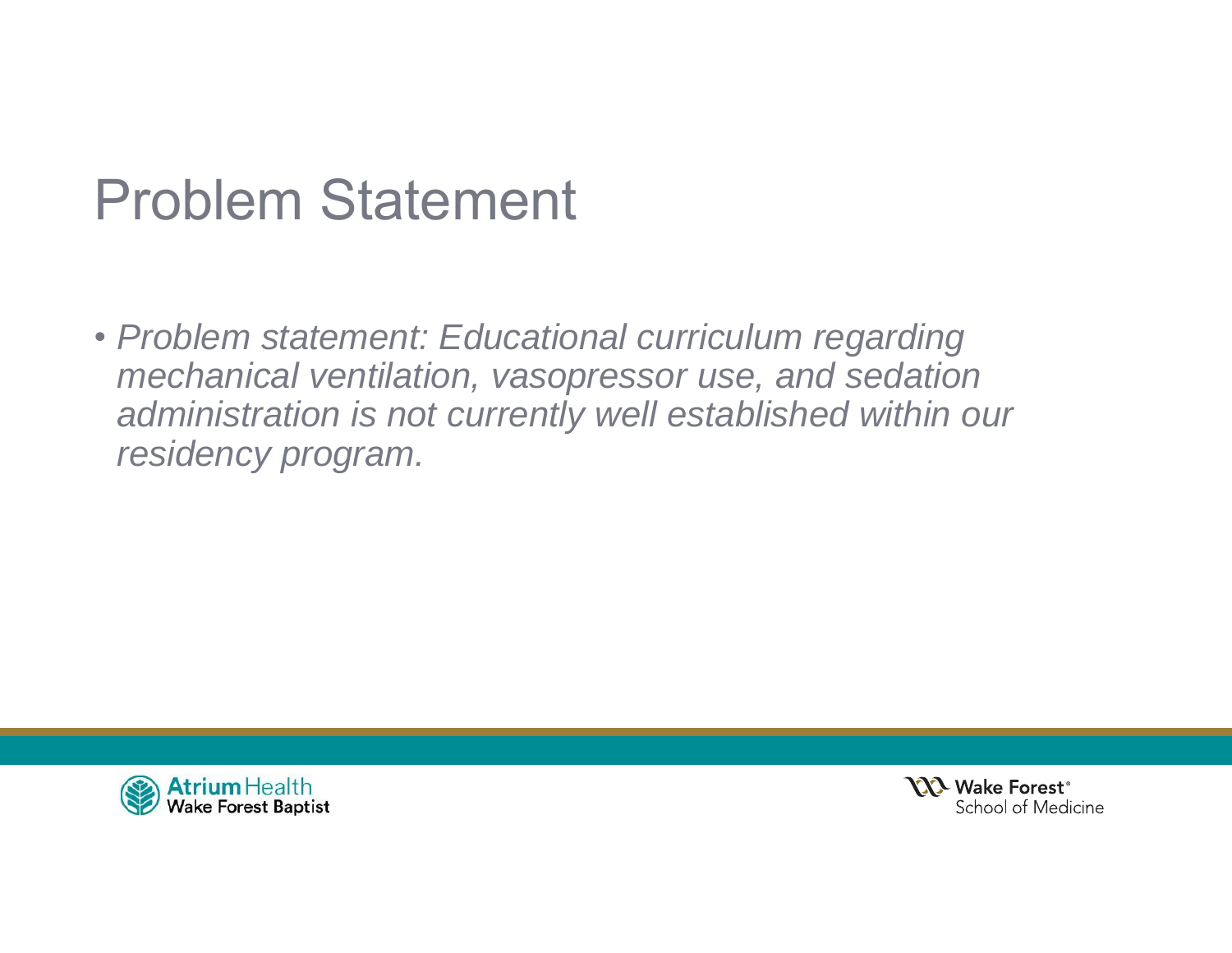# Study Design

• *We have created quality improvement project using educational cards and videos designed by internal medicine residents to*  prepare colleagues for their rotations in the medical ICU, with a *particular emphasis on mechanical ventilation. Pre- and postimplementation surveys using a validated questionnaire1 will be used to assess the impact of the new curriculum on resident knowledge and confidence in management of mechanical ventilation and the critically ill patient.* 



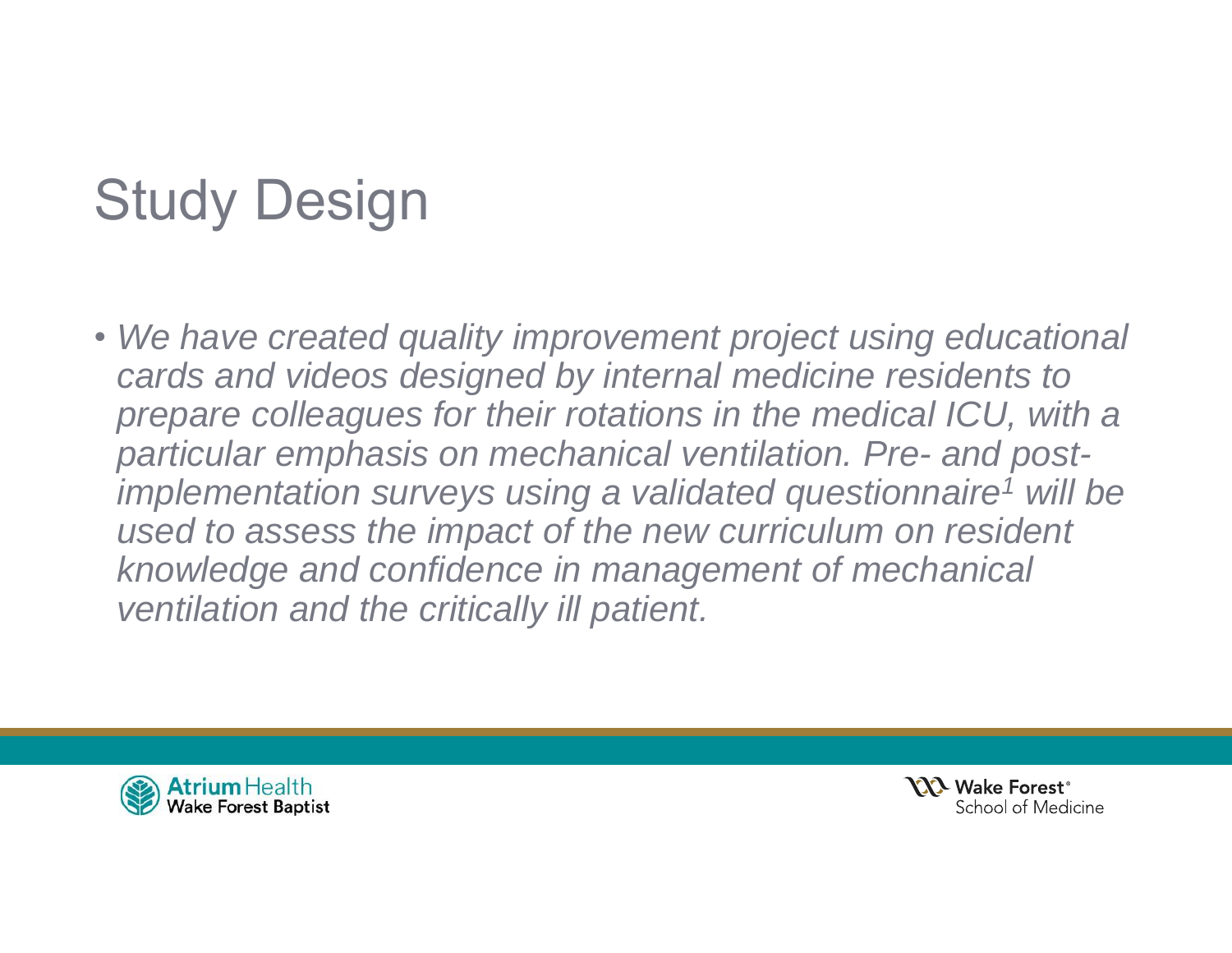## Evaluation Plan & Conclusion

- *Efficacy of the intervention will be assessed by comparing preand post-ICU rotation test scores before and after implementation of the asynchronous curriculum.*
- *We hypothesize that the implementation of this new curriculum will improve residents' knowledge and confidence levels in managing key ICU topics, thus promoting effective learning and optimal patient care.*



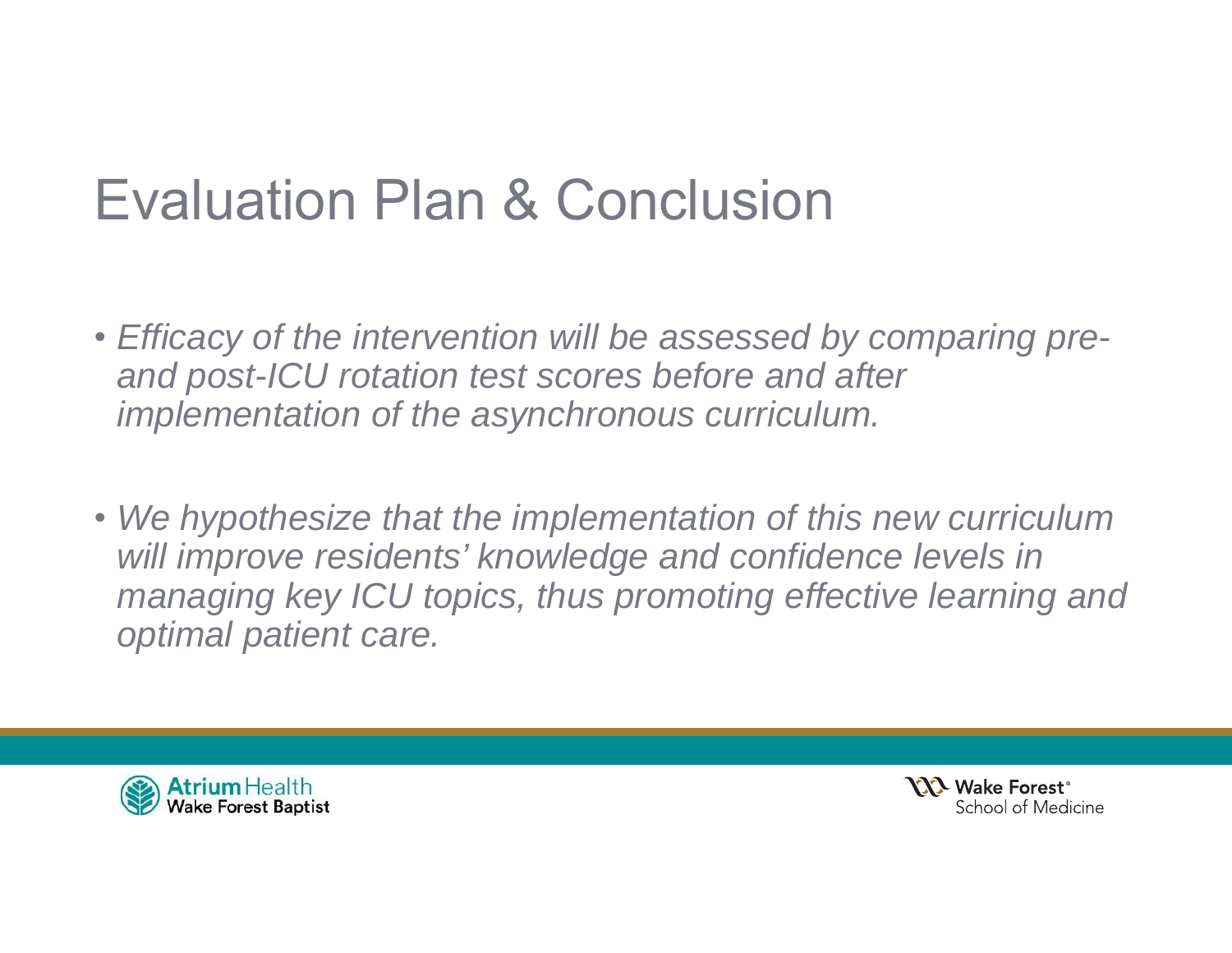# Questions for Discussion

- *There are many ICUs within our hospital; how could this curriculum be expanded to incorporate hospitalists and APPs needing a refresher on the ICU curriculum?*
- *What would be the best method to spread awareness of this curriculum: Making educational cards and videos completely virtual and accessible through a website, or having paper cards with a QR code linking to the videos?*